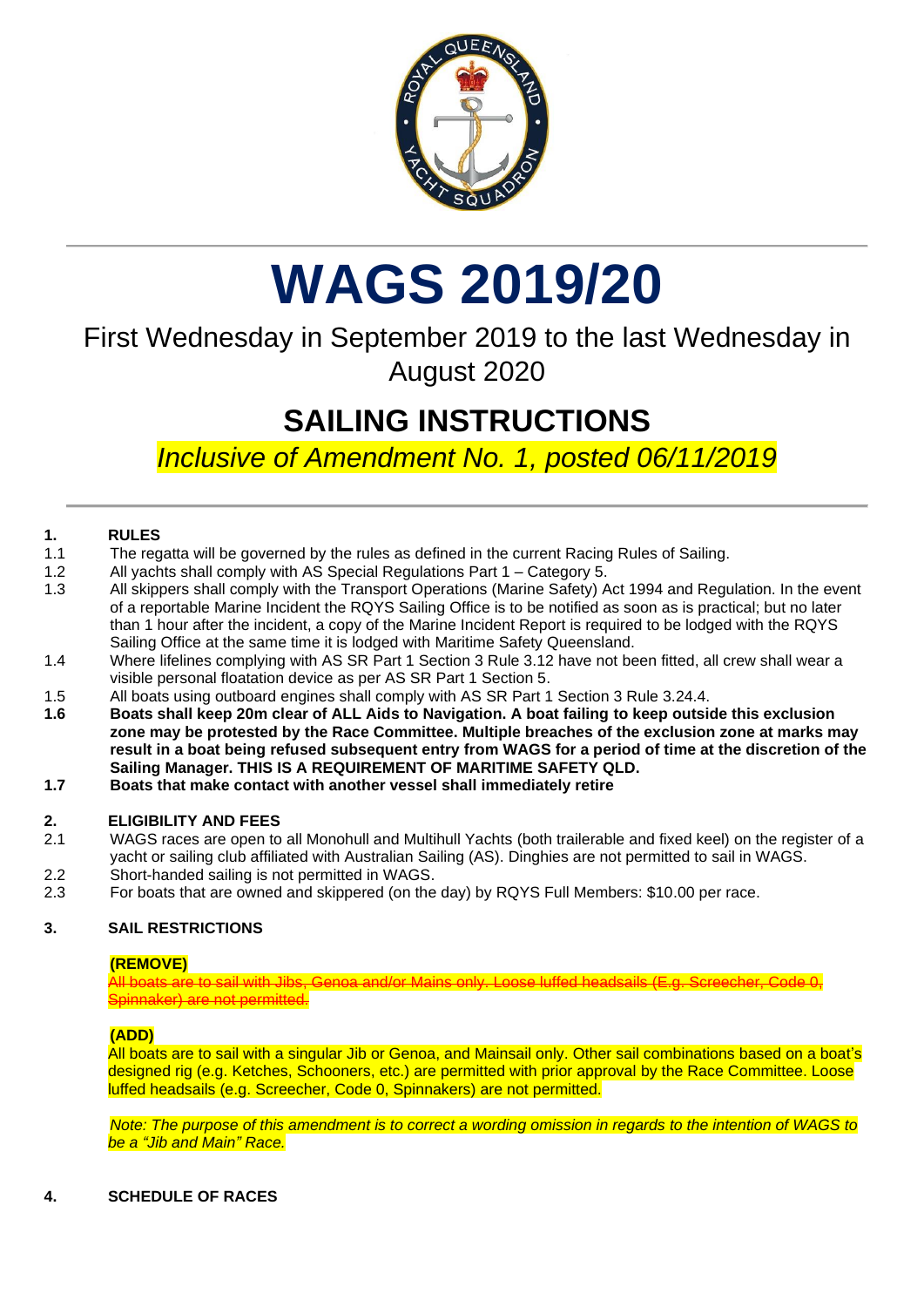The Royal Queensland Yacht Squadron (RQYS)

| <b>DAY</b>                                                   | <b>EVENT</b>                                      | <b>TIME</b>                 |
|--------------------------------------------------------------|---------------------------------------------------|-----------------------------|
| Each Wednesday<br>at the discretion of the Race<br>Committee | Registration - WAGS table in the RQ Bar           | Between 1200 and 1325 hrs   |
|                                                              | Handicaps (Start Times) Announced                 | 1325 hrs                    |
|                                                              | Racing                                            | As per allocated start time |
|                                                              | Presentation - RQ Bar                             | 1800 hrs on the day of race |
| <b>WAGS SPECIAL EVENTS</b>                                   |                                                   |                             |
| 20 November 2019                                             | Ross Jullyan Memorial Trophy WAGS                 |                             |
| 18 December 2019                                             | Christmas WAGS                                    |                             |
| 12 August 2020                                               | Peter Beard Memorial Trophy WAGS-- Ekka Wednesday |                             |

#### **5. RACING AREA**

All races will be conducted on Waterloo and Moreton Bays West, East, and South of Green Island.

#### **6. THE COURSES**

- 6.1 All courses start and finish as per SI 8.4 and 9.1.
- 6.2 The courses to be sailed will be as per the course descriptions at the end of these Sailing Instructions.
- 6.3 The course flag confirming the course to be sailed will be flown from the start boat. In the event that the start boat is not on station, competitors shall monitor Channel VHF 72 for course information.
- 6.4 Courses may be shorted as per RRS 32.
- 6.5 Where a course is to be in the "Reversed" version, the Start Boat Shall display the flag for that course followed by the "R" Letter flag.

#### **7. MARKS**

- 7.1 All marks are Navigation Marks When a navigation mark is nominated as a mark of a course it shall be left in the manner described in the course booklet, otherwise all navigation marks shall be observed in the correct manner.
- 7.2 Where a navigation mark is to be rounded due consideration to the weather conditions including tidal effect shall be given.
- 7.3 The Race Committee emphasize SI 1.6 regarding Navigational Marks.
- 7.4 Where the start boat displays either a Red or Green flag, vessels shall observe a "Clearance Mark" which shall be located on the leg of the start boat to the first mark. All vessels shall leave this mark to the side indicated by the flag flying. E.g. if a Red flag is flying, vessels shall leave this mark to Port.

## **8. THE START**

- Races will be started as follows:
- 8.1.1 Boats shall start no earlier than their allocated start time. All times are in Brisbane EST time. Syncing of your clock is recommended at<http://www.timeanddate.com/worldclock/fullscreen.html?n=47>
- 8.1.2 The Race Officer (starter) will *usually* raise a start bat 10 seconds prior to the minute and lower the start bat on the minute.
- 8.1.3 A sound signal will be given to any yacht starting early and therefore they are required to restart.
- 8.1.4 This changes RRS 26.
- 8.2 All boats shall keep clear of the start line and not cross in either direction prior to their designated start time.
- 8.3 A boat re-starting shall keep clear of a boat starting.
- 8.4 The starting line will be between a staff displaying an orange flag on the start boat at the starboard end and an orange buoy at the port end approximately 300m to 800m from the outer Manly Harbour Leads.
- 8.5 In the case where the start boat is not on station, the start line shall be an extension of the Eastern Port and Starboard Lateral Beacons to the south and within 100m. In these circumstances boats are required to start at their allocated starting time.

#### **9. THE FINISH**

- 9.1 The finishing line will be between a staff displaying an orange flag on the race committee vessel and an orange buoy at the port end approximately 300-800m from the outer Manly Harbour Leads.
- 9.2 When a finish boat is not on station boats are to record and report their own finish time to WAGS Race Control on VHF Channel 72 or in person at WAGS table in the RQ Bar by no later than 1750 hours.

#### **10. PENALTY SYSTEM**

For all boats rule 44.1 is changed so that the Two-Turns Penalty is replaced by the One-Turn Penalty.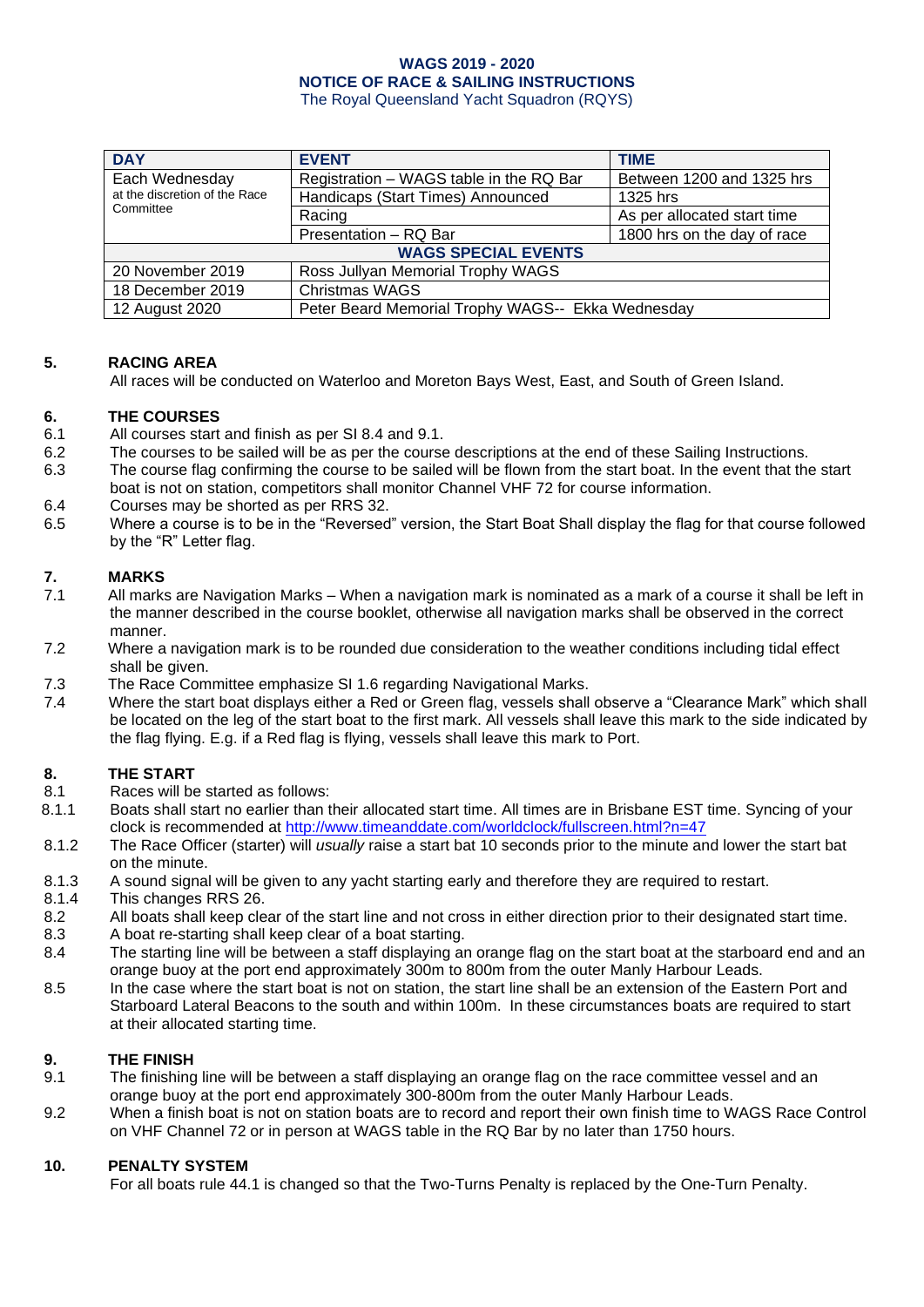#### **11. TIME LIMIT**

The time limit for all boats to be finished is 1700 hours.

#### **12. PROTESTS**

- 12.1 All WAGS races are intended to that of a **fun and enjoyable nature** and therefore there should be no reason to Protest. Competitors are encouraged to resolve their differences in a respectable manner.
- 12.2 Should an incident occur that cannot be resolved, competitors are requested to advise the RQYS Sailing Manager and a protest will be arranged.

#### **13. SCORING AND HANDICAPS**

- 13.1 All Races
	- a. Handicap start times will be allocated to each boat upon registration.
	- b. Each race is an individual race and will be scored as such with the exception of races for the Squadron Championship.

13.2 Races to determine WAGS Squadron Multihull and Monohull Champions. a. PBH handicaps as adjusted from time to time, will be applied to elapsed times to calculate results to determine the WAGS Squadron Monohull Champion and WAGS Squadron Multihull Champion. b. WAGS Squadron Champions will be determined from the results of the following races: The first Wednesday race in each month from September to the following May; and

The Ross Jullyan Memorial Trophy race day in November.

c. To qualify for these trophies the skipper/owner must be a Full member or equivalent of RQYS and their yacht registered with RQYS

#### **14. SAFETY REGULATIONS**

- 14.1 All competitors intending to start shall report to the WAGS Table located inside the RQ Bar by no later than 1325 hrs to register for the day's race or by VHF Channel 72 after 1340 hrs.
- 14.2 A boat that retires from a race shall notify the race committee on VHF Channel 72 as soon as possible.
- 14.3 Unless in use, no part of the **anchor** may project forward of the sheer line at any time whilst racing.

#### **15 DIVISIONS**

Signals for divisions shall use the following flags: MONOHULLS Numeral Pennant #1<br>MULTIHULLS Numeral Pennant #5 Numeral Pennant #5

#### **16 RADIO COMMUNICATION**

- 16.1 The Race Committee may communicate information to the competing boats during the course of the race. All boats are required to **monitor VHF Channel 72** for the duration of the race.
- 16.2 Except in an emergency, a boat shall neither make radio transmissions while racing nor receive radio communications not available to all boats. This restriction also applies to mobile telephones.

#### **17 PRIZES**

- 17.1 All competitors are eligible for the following awards:
	- Monohull 1st, 2nd, 3rd and 4th over the line
		- Multihull 1st and 2nd over the line
		- Closest to the line at official starting time
	- Other prizes may be awarded at the discretion of the Race Committee
- 17.2 RQYS Entries only are eligible for the following awards:
	- Monohull WAGS Squadron Monohull Champion
	- Multihull WAGS Squadron Multihull Champion

Squadron Championship races are the first Wednesday of each month (September –May) and the Ross Jullyan Memorial Trophy)

17.3 Due to the nature of Handicapping in WAGS no vessel may win on her first race.

#### **18 DISCLAIMER OF ENTRY**

Competitors participate in the regatta entirely at their own risk. See RRS 4, Decision to Race. The organising authority will not accept any liability for material damage or personal injury or death sustained in conjunction with or prior to, during, or after the regatta.

#### **19 INSURANCE**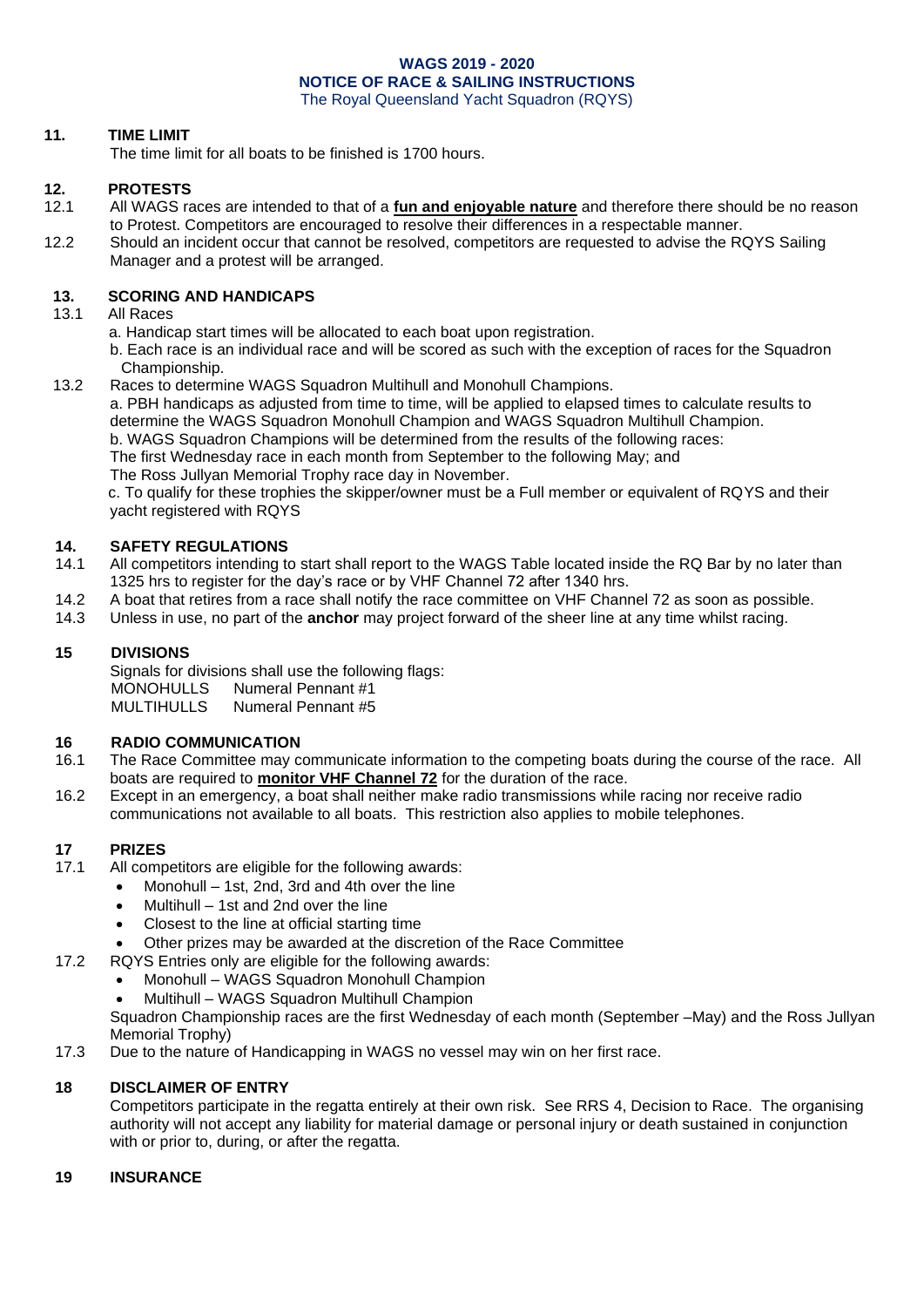Each participating boat shall be insured with valid third-party liability insurance with a minimum cover of \$AUD 10,000,000.

#### **20 RACE OFFICIALS**

All official directions during the course of the race will be advised by the race officer on board the start/finish boat. This boat will be marked with a WAGS RC flag. To ensure there is no confusion during races, no other boats are to issue directions unless approved by the Race Officer or the RQYS Sailing Manager.

#### **21 RACE CANCELLATION**

- 21.1 Racing will not occur if there is a gale or stronger wind warning issued for the day of racing.<br>21.2 Racing may occur if a strong wind warning is issued for the day of racing.
- Racing may occur if a strong wind warning is issued for the day of racing.
- 21.3 Any decision to race, postpone or abandon will be made by the RQYS Sailing Manager after consultation with the Race Officer.
- 21.4 A decision to race on any given day does not relieve any competitor of his/her obligation under RRS 4, Decision to race.

#### **22 ALTERNATE START / FINISH AREA**

The start/finish area may be altered depending on other racing being conducted in a "shared" racing area. The Race Officer will advise of any such change to the start/finish area at registration desk on the day of racing.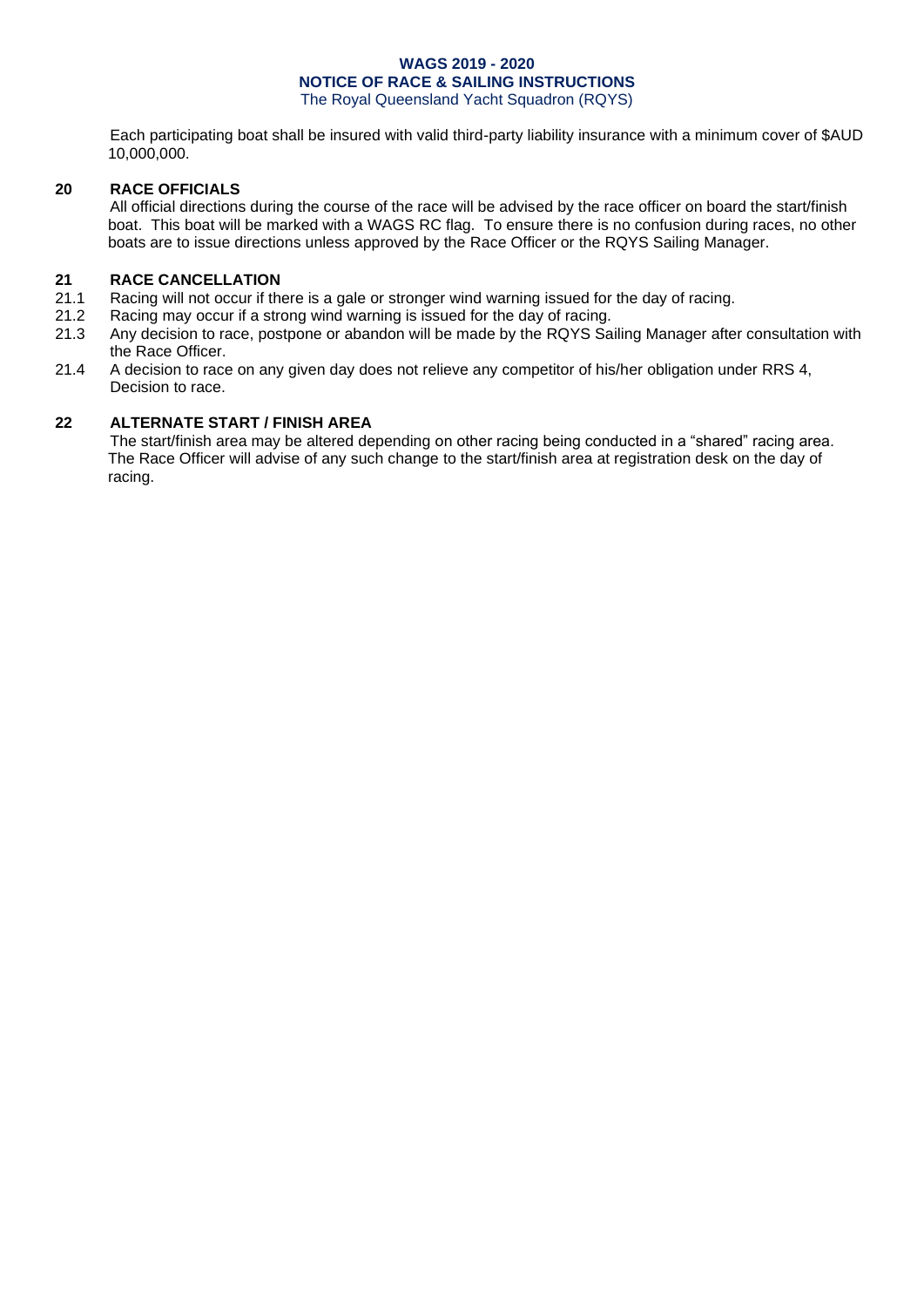

**Note:** charts illustrated in these sailing instructions show the general racing area – **Not for Navigation**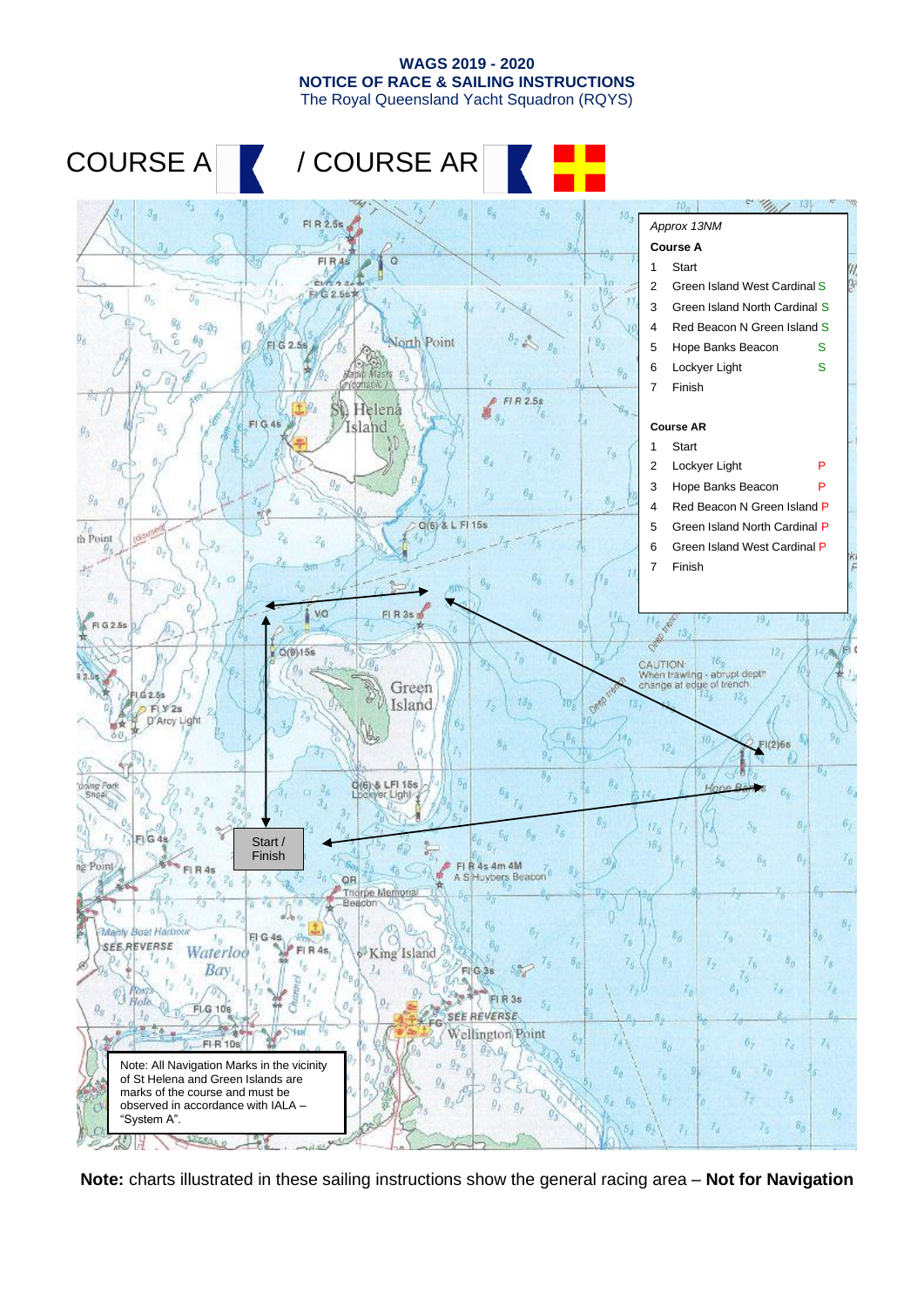

**Note:** charts illustrated in these sailing instructions show the general racing area – **Not for Navigation**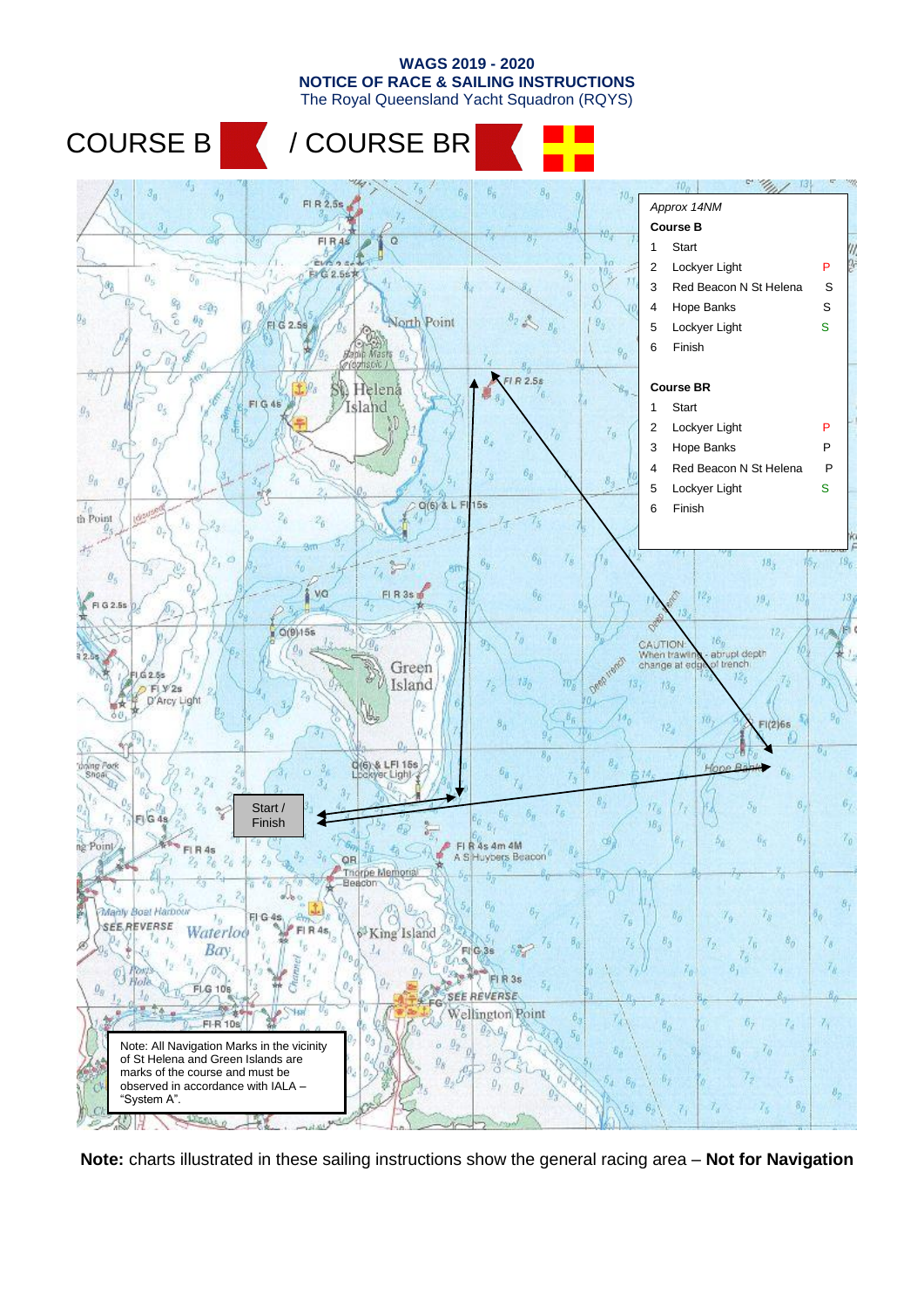



**Note:** charts illustrated in these sailing instructions show the general racing area – **Not for Navigation**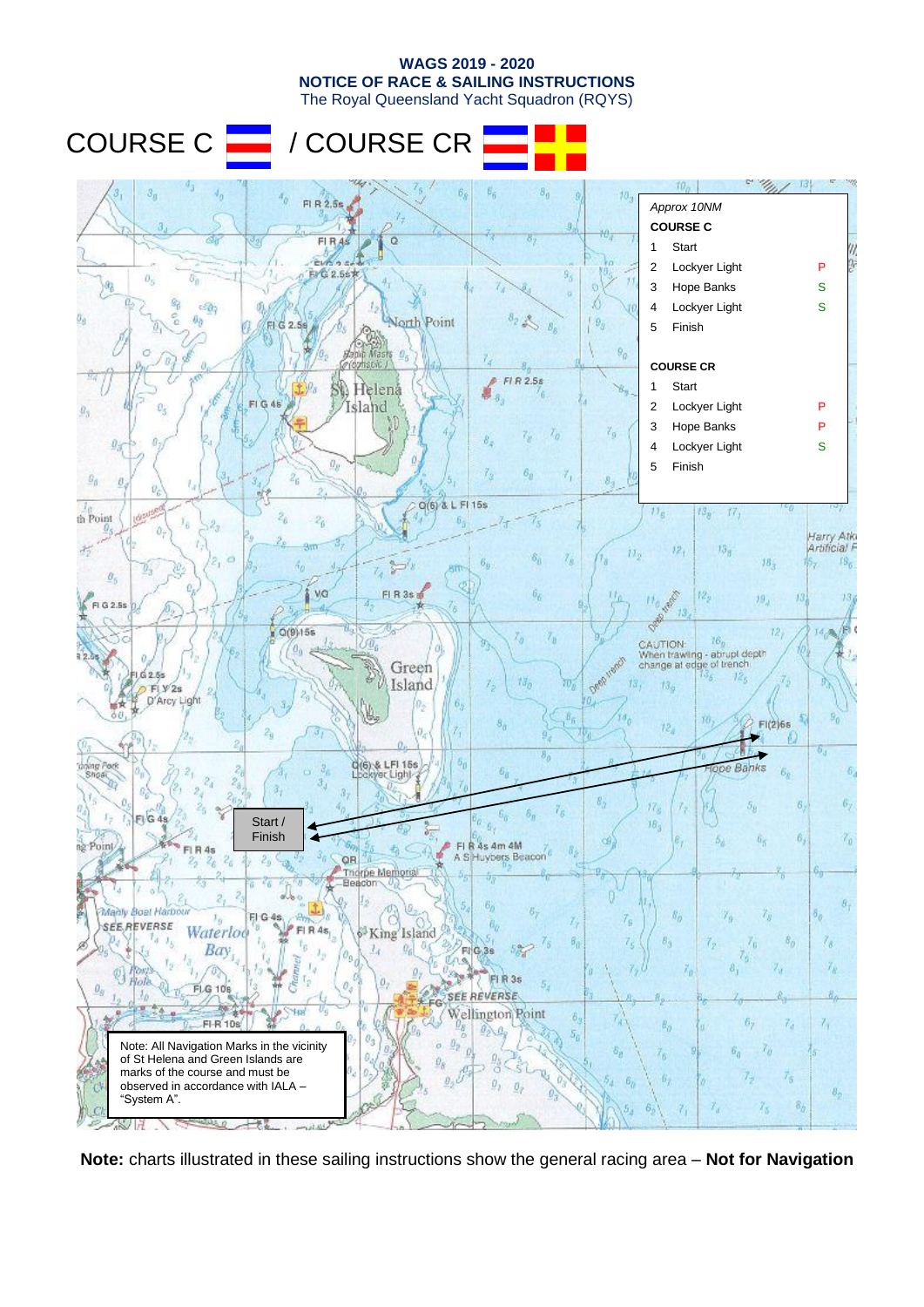The Royal Queensland Yacht Squadron (RQYS)

## COURSE D | / COURSE DR



**Note:** charts illustrated in these sailing instructions show the general racing area – **Not for Navigation**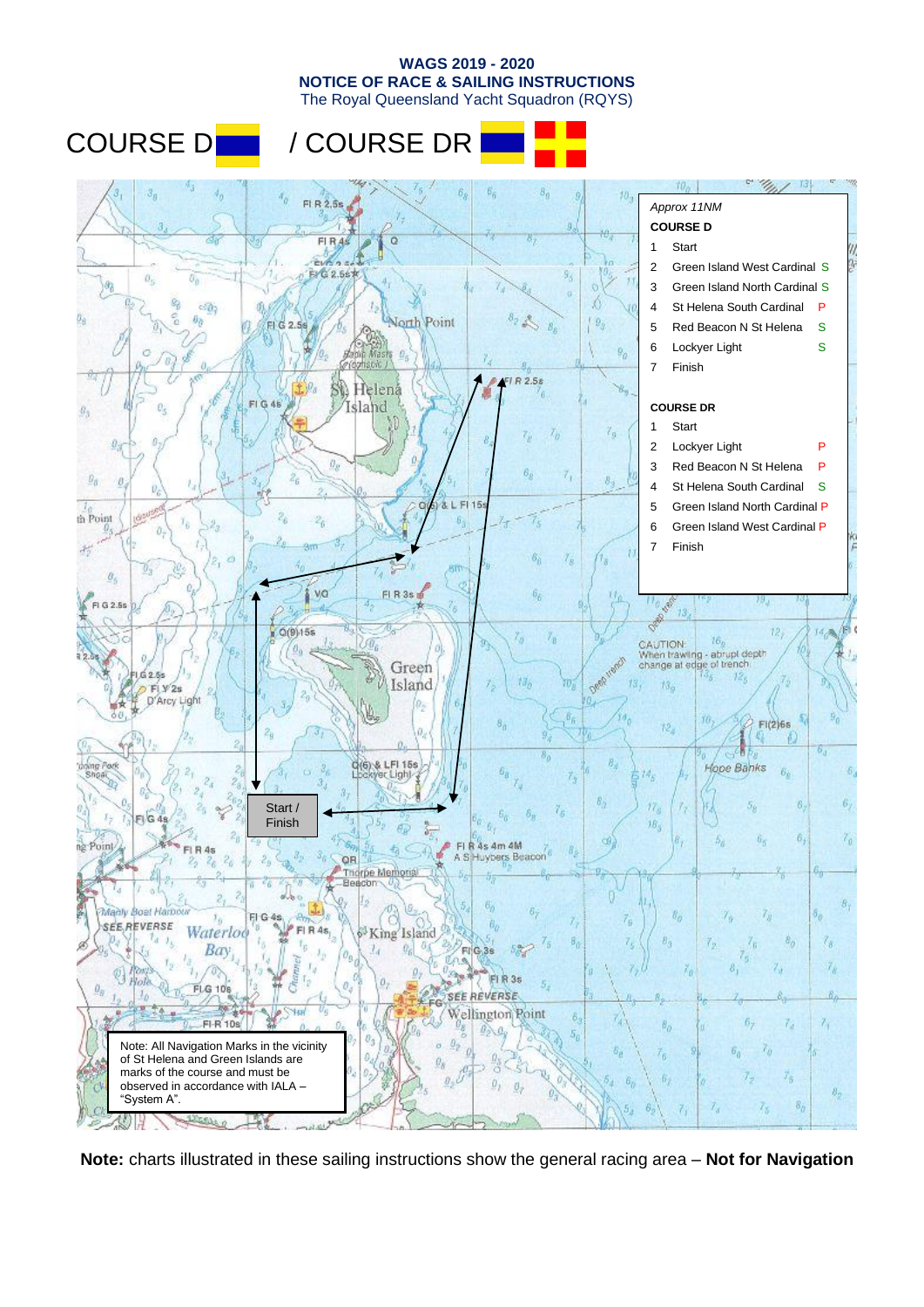

**Note:** charts illustrated in these sailing instructions show the general racing area – **Not for Navigation**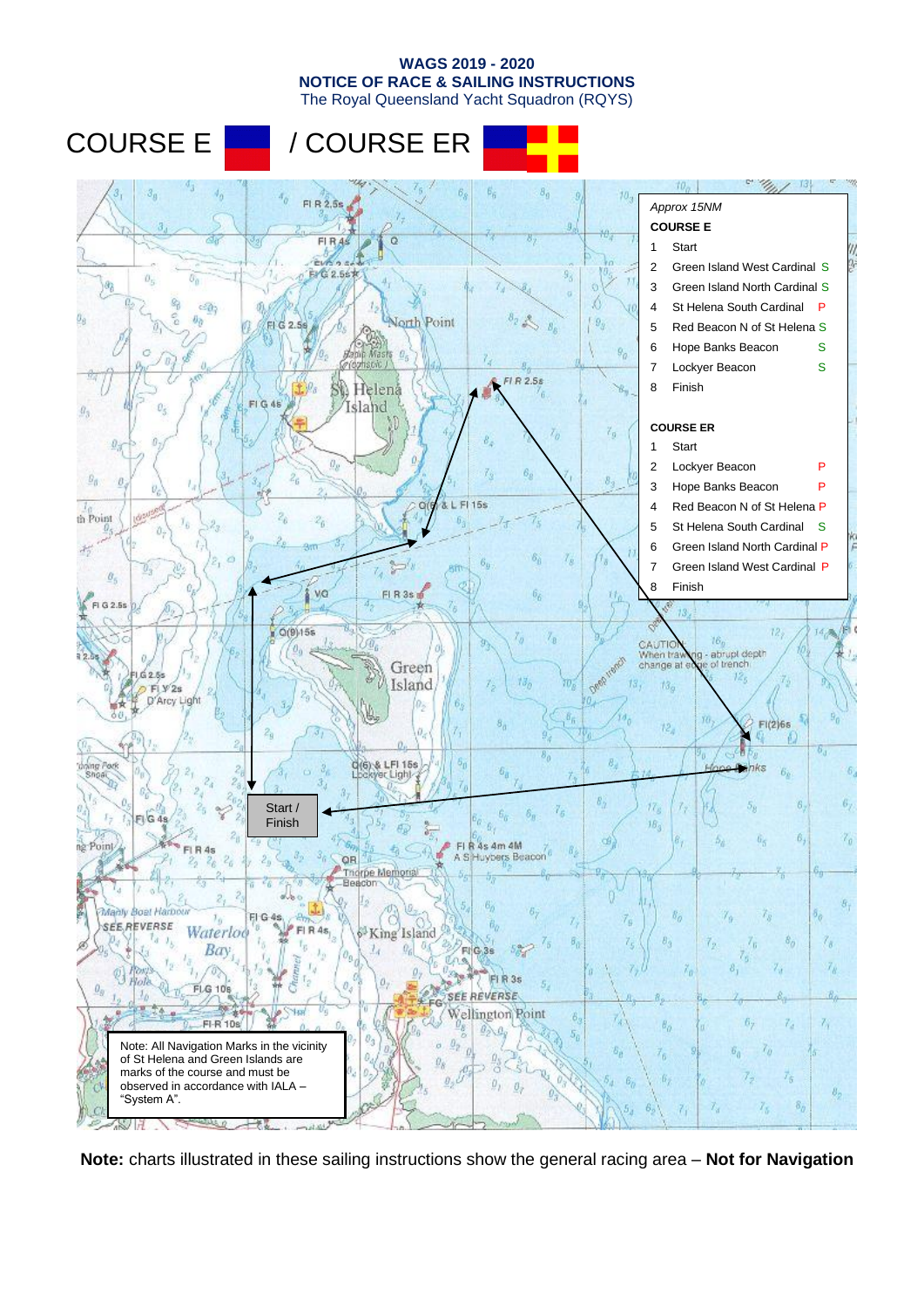#### The Royal Queensland Yacht Squadron (RQYS) COURSE F / COURSE FR  $3<sub>0</sub>$ *Approx 10NM*  $70.$ FI R 2.5s **COURSE F** 1 Start  $FIRA$ 2 Green Is W Cardinal S ή'n, **EYG 2.56** 3 Green Is N Cardinal S  $\partial_{x}$ 4 St Helena Sth Cardinal P 5 Red Beacon N St Helena S North Point A, FI G 2.5 6 Hope Banks S  $\theta_0$ 7 Red Beacon N Green Is P 8 Green Is N Cardinal P  $FIR2.58$ Helená 9 Green Is W Cardinal P FI<sub>G</sub> Island  $\theta$  $\boldsymbol{\theta}$ 10 Finish  $\mathcal{I}_9$ **COURSE FR** 1 Start  $6<sub>o</sub>$  $\mathcal{Q}_0$ 8, 2 Green Is W Cardinal S FI 15s C 3 Green Is N Cardinal S th Point 4 Red Beacon N Green Is S À, 5 Hope Banks P 6 Red Beacon N St Helena P  $\theta_i$ vo FI R 3s St Helena Sth Cardinal S FI G 2.5 8 Green Is N Cardinal P  $0(9)158$ 9 Green Is W Cardinal P 10 Finish Green  $62.51$ Island  $13<sub>g</sub>$ FLY<sub>2s</sub> D'Arcy Light 97 YĠ  $FI(2)6s$ 6, ming Pork<br>Shoel Q(6) & LFI 15s Hope Banks  $\overline{b}_k$ Start / igl Finishè 5. 17.  $F_2$ G  $18.$ Point de am aM  $4s$ uybers Beacon OR rpe Memoria Ĥ Manly Boat Harbor  $5^{\circ}_{0}$  $s_o$ ī, C **SEE REVERSE** Waterloo  $FI$   $R$   $4s$ King Island  $\hat{\delta}_0$ 7, r, **Bay** 75 74 8, Z 肩 R 3s lolè FLG 108 REVERSE 36 SEE ellington Point  $6<sub>7</sub>$ FI-R 10s  $7<sub>d</sub>$  $7<sub>1</sub>$ Note: All Navigation Marks in the vicinity 7,  $\bar{6}_0$ of St Helena and Green Islands are marks of the course and must be  $\vec{r}_5$ observed in accordance with IALA –  $B_{\mathcal{D}}$ "System A".  $\delta_{0}$ 7,

**WAGS 2019 - 2020 NOTICE OF RACE & SAILING INSTRUCTIONS**

**Note:** charts illustrated in these sailing instructions show the general racing area – **Not for Navigation**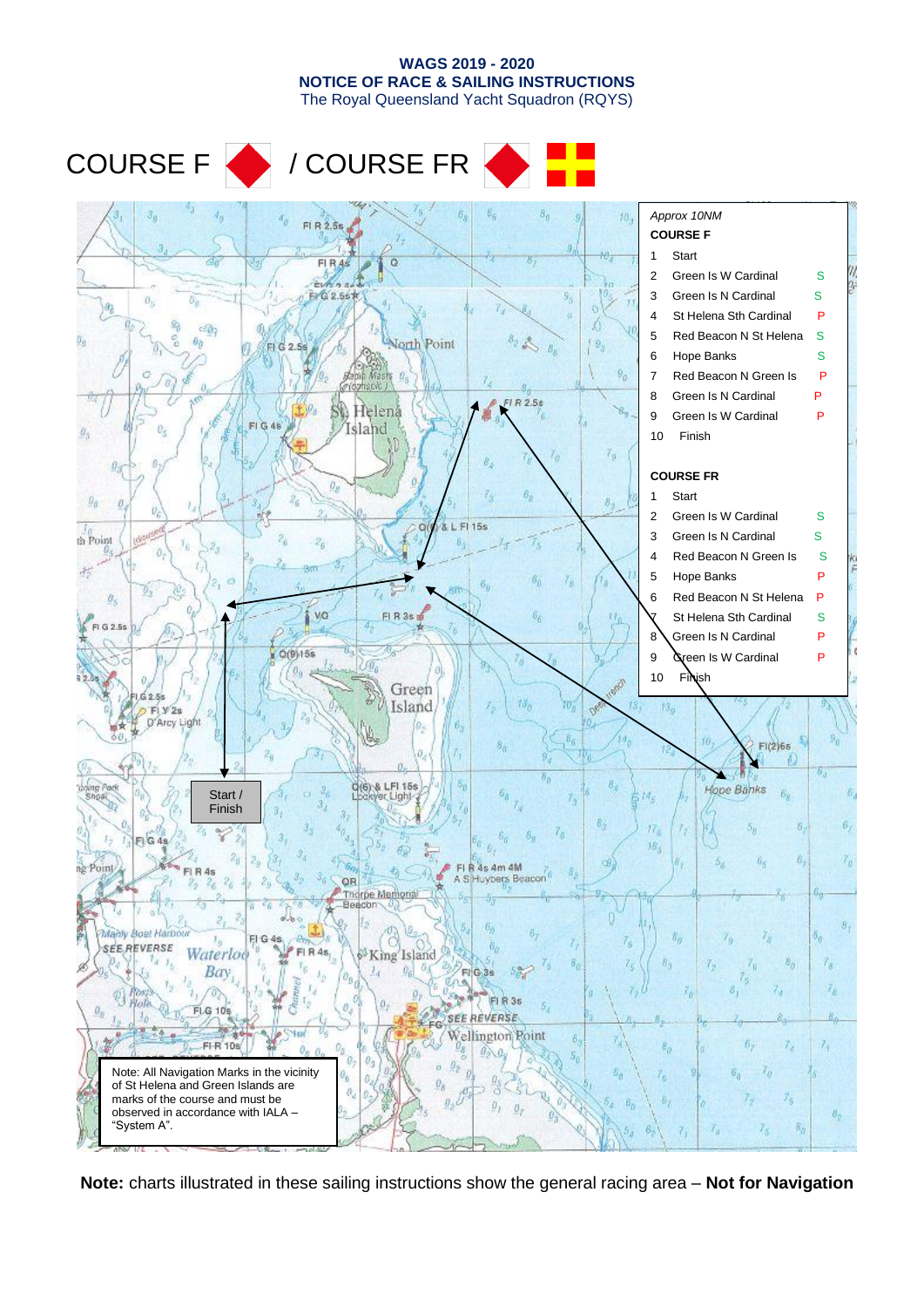COURSE G ||



**Note:** charts illustrated in these sailing instructions show the general racing area – **Not for Navigation**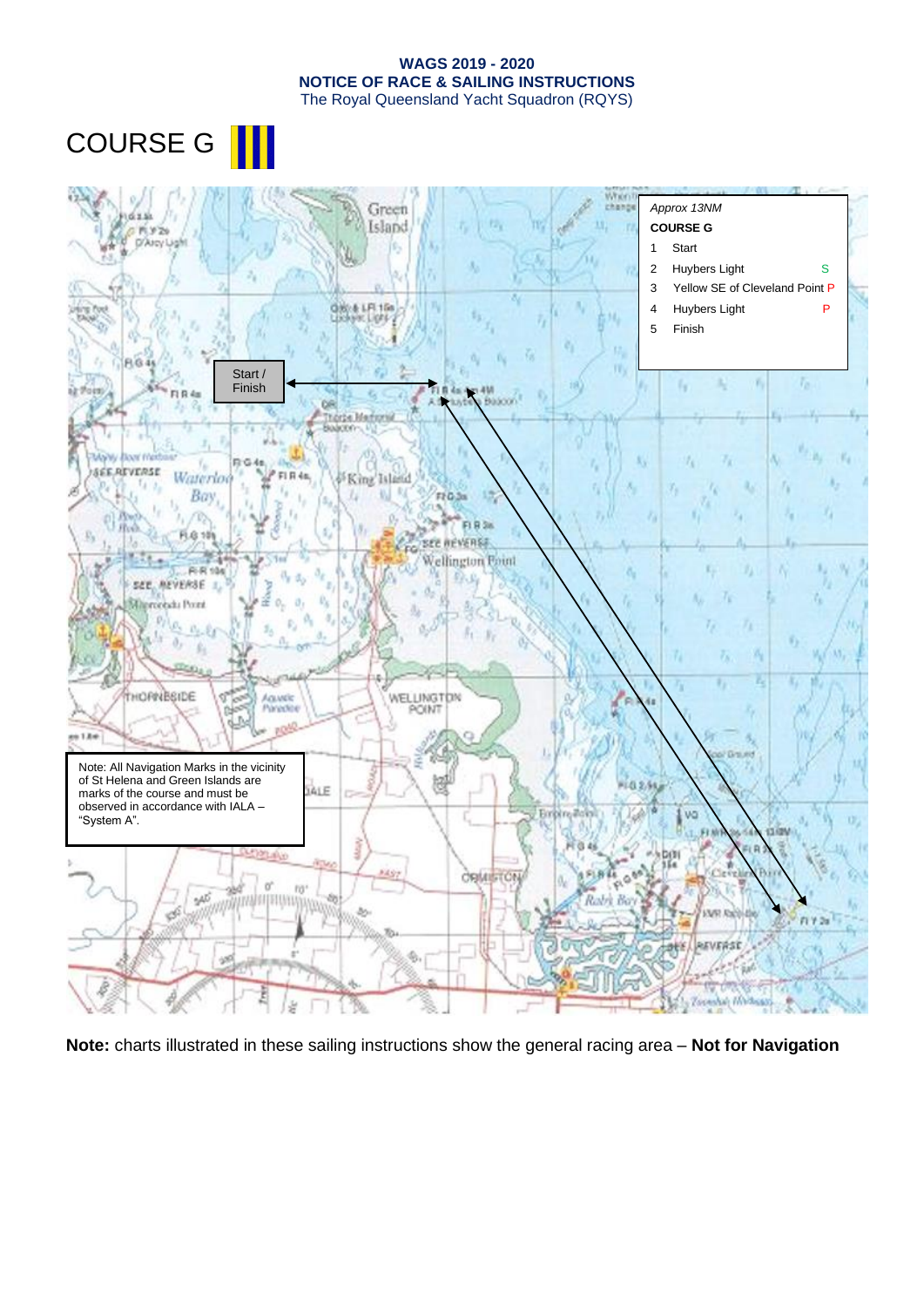## COURSE H

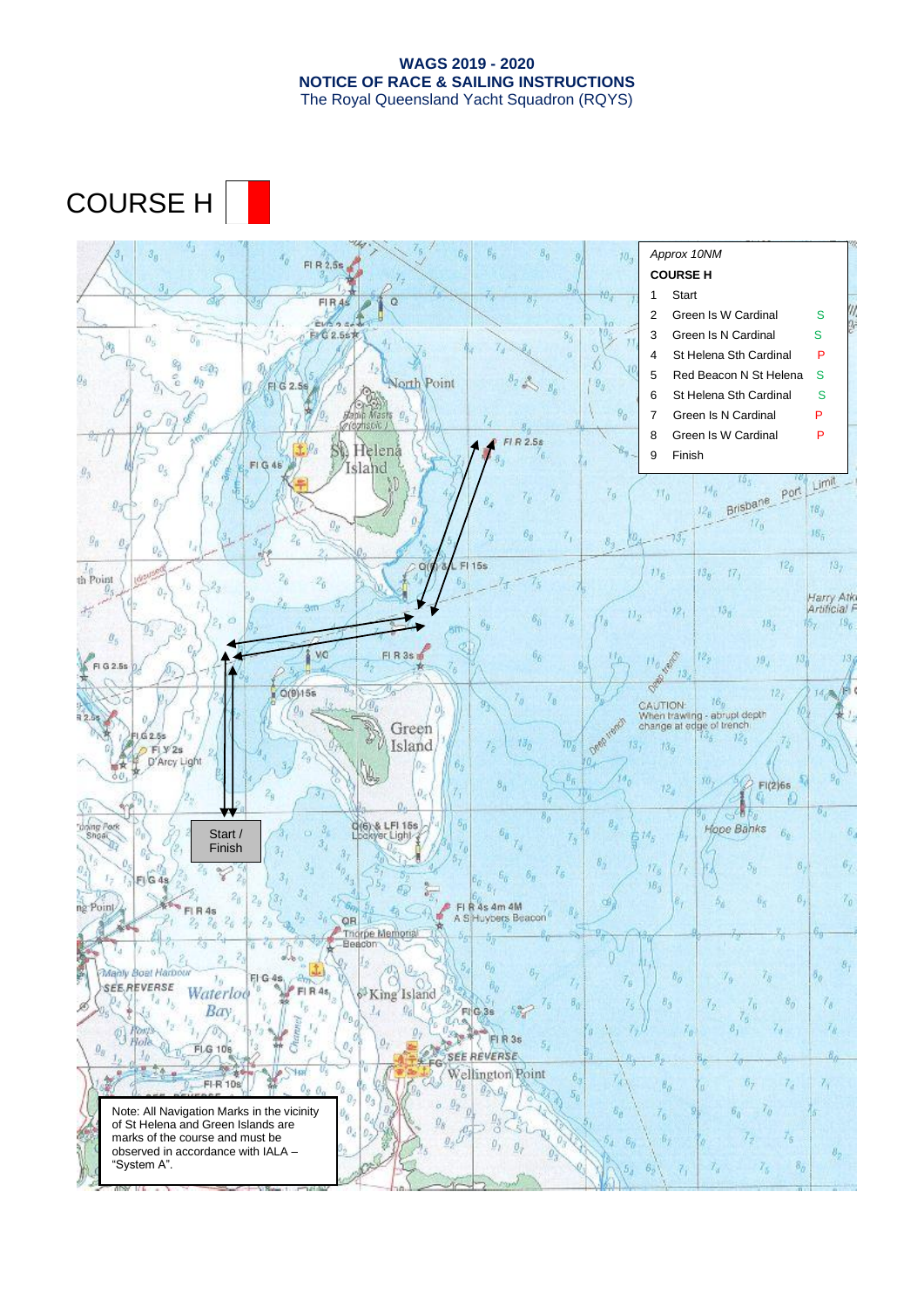**Note:** charts illustrated in these sailing instructions show the general racing area – **Not for Navigation**

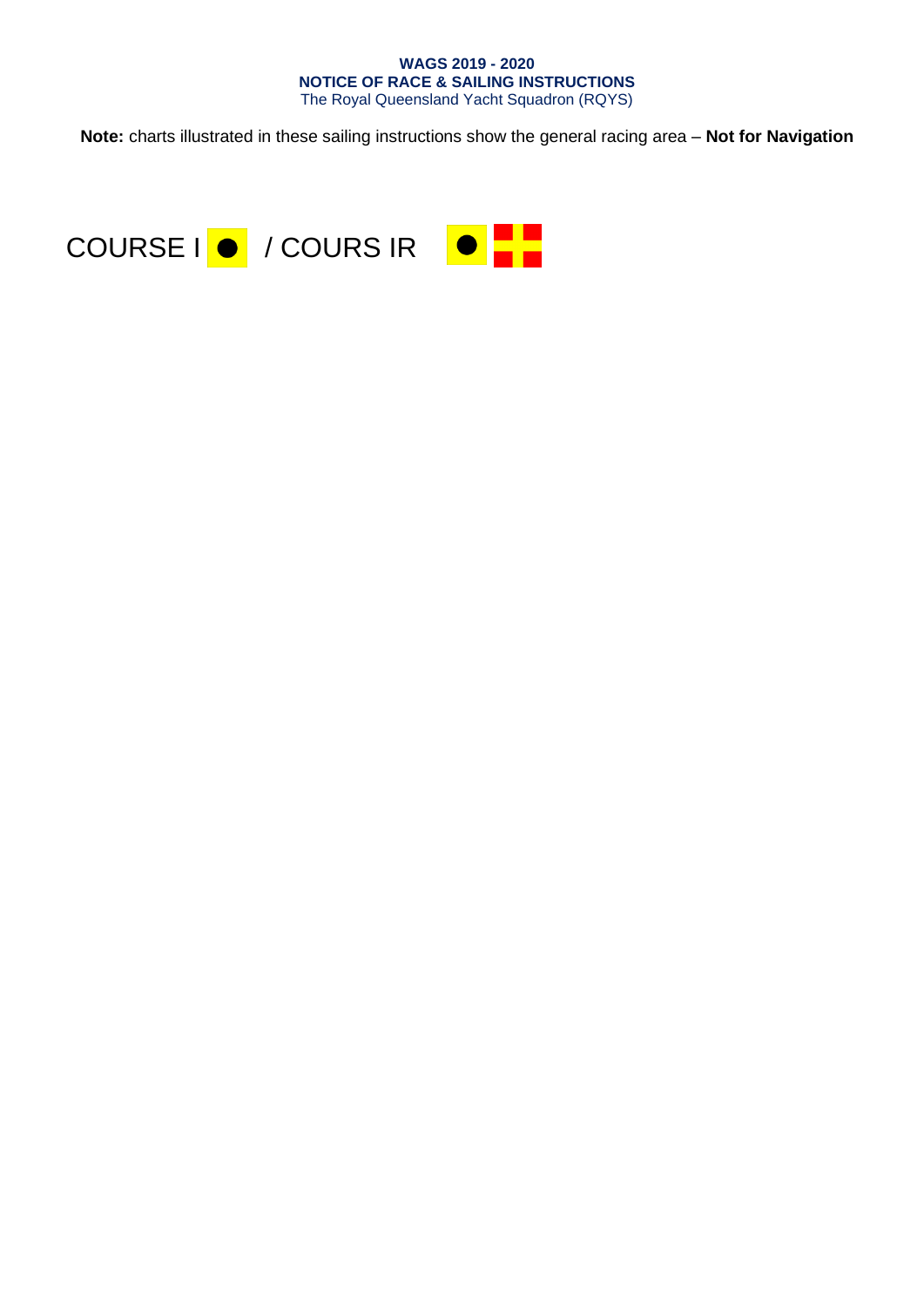$3<sub>0</sub>$  $70<sub>3</sub>$ *Approx 14NM* d, FI R 2.5s **COURSE I** 1 Start  $FIRAS$  $\overline{c}$ 2 Green Is W Cardinal S **EVG 2.56 K** 3 Green Is N Cardinal S  $\theta_i$ 涵 4 Green Is Red Beacon S Λ  $\leq 0$ ğ, 7, 5 Hope Banks S  $\bar{v}_0$ North Point  $9<sub>o</sub>$ FI G 2.5s  $B.$ 6 Green Is Red Beacon P  $\theta_0$ 7 Green Is N Cardinal P û, 8 Green Is W Cardinal P  $FIR2.58$ Helená SO. 9 Finish 'n Island  $\theta_i$  $\theta_3$ Limit  $M_{\rm B}$  $\mathcal{E}_0$  $H_0$ port 7, Brisbane  $12<sub>g</sub>$ 18,  $\overline{u}_n$  $\theta_{\mathcal{E}}$  $15<sub>5</sub>$ 6,  $-13.$ z,  $\theta_0$  $8<sub>2</sub>$  $12<sub>b</sub>$  $13<sub>2</sub>$ Q(6) & L FI 15s  $H_R$  $13_p$  $17<sub>1</sub>$ th Point di. ĭ,  $\alpha$ **Harry Atki**<br>Artificial F  $\mathcal{X}_2^{\prime}$  $13<sub>8</sub>$  $12.$ ii.  $18_{3}$  $B_6$ Ďх. Đ,  $\theta_i$ vo Leon C FI R 3s 12,  $19_A$ 13  $18$ 11. FLG 2.5s Called  $Q(9)15s$  $72.$ 14.8  $CAUTION$   $16<sub>0</sub>$ <br>When trawling - abrupt depth<br>change at edge of trench  $16<sub>6</sub>$ Green  $G2.55$  $12.$ Island  $p$ FLV2s D'Arcy Light  $FI(2)6s$ ħ 6., ming Pork 0(6) & LFI 15s Hope Banks Start /  $\mathcal{B}_R$ 6 14. Ligh Finish6, 5,  $\overline{6}$ ÍZ. ž  $E_2$  $FI$  G 4  $18<sub>4</sub>$  $\mathcal{Z}_\text{II}$ ö. 7, 4s 4m 4M ng Point 4s  $\dot{Z}_6$ QR A S Huybers Beacon  $\mathbb{Z}_{\ell}$ orpe Memoria O. Ġ, Manly **Boat Harbou**  $5^{\circ}_{0}$  $\delta_{\alpha}$  $T_0$  $F|G$ Ö **SEE REVERSE FIR4s** Waterloo King Island  $a_{1}$ Ø,  $\theta_0$  $7<sub>8</sub>$  $r_i$ 7, Bay  $\vec{l}_d$ ò.  $G.36$ 8.  $7_k$ FI R 3s FLG 108  $\theta_{\theta}$ **SEE REVERSE**  $\overline{B}$ 16  $FG$ 糄 Wellington Point B FI-R 10s 6,  $\mathcal{I}_d$  $\mathcal{T}_q$  $\mathcal{A}$ 'n. Note: All Navigation Marks in the vicinity 7, of St Helena and Green Islands are ö, 7 ñ marks of the course and must be 75 ö, observed in accordance with IALA –  $\theta_2$ "System A".  $\delta_{\theta}$ 7, 73

**Note:** charts illustrated in these sailing instructions show the general racing area – **Not for Navigation**